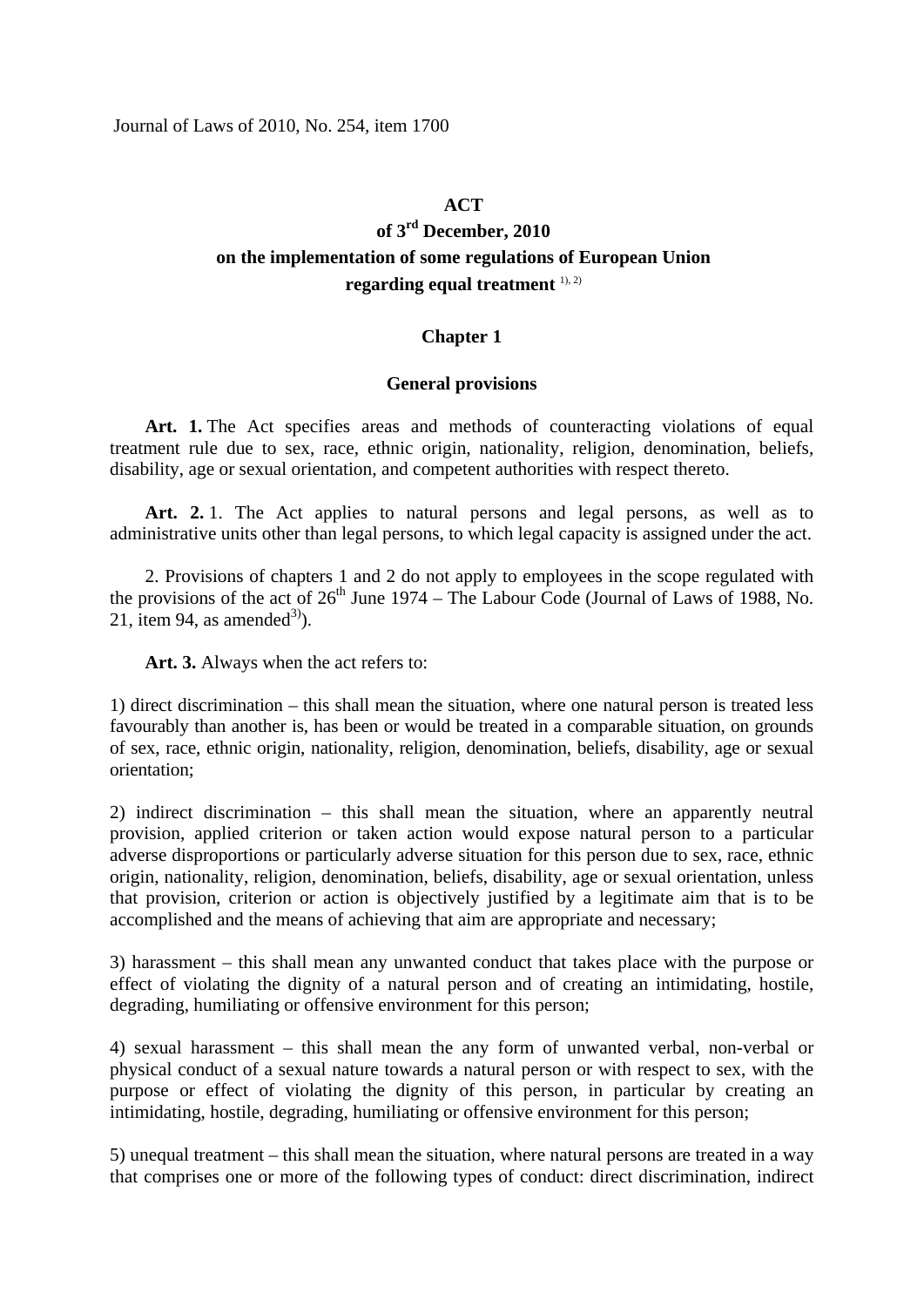discrimination, harassment, sexual harassment, and also less favourable treatment of a natural person due to the rejection of harassment or sexual harassment or failure to submit to the harassment or sexual harassment and encouraging to such conduct or imposing such conduct;

6) principle of equal treatment – this shall mean the absence of any types of conduct that constitute unequal treatment;

7) services – shall mean the services within the meaning of art. 57 of the Treaty on the Functioning of the European Union.

Art. 4. The Act shall be applicable in the scope of:

1) professional education, including continuation of education, improvement, change of profession and professional practices;

2) conditions for taking and conducting business or professional activity, including, but not limited to the employment relationship or work under a civil-law contract;

3) joining and acting in trade unions, employers' organizations and professional selfgoverning associations, and also exercising rights to which members of these organisations are entitled;

4) access to and use of:

a) labour market instruments and labour market services specified in the act of  $20<sup>th</sup>$  April 2004 on the promotion of employment and labour market institutions (Journal of Laws of 2008, No. 69, item 415, as amended<sup>4)</sup>, offered by labour market institutions and labour market instruments and labour market services offered by other entities acting for the employment, development of human resources and prevention of unemployment,

b) social security,

c) health care,

d) education and higher education,

e) services, including residential services, objects and procurement of rights and energy, provided they are publicly offered.

**Art. 5.** The Act shall not apply to:

1) sphere of private and family life and legal actions that remain related with these spheres;

2) contents included in mass media and advertisements in the scope of access to and delivery of commodities and services, with respect to different treatment due to sex;

3) freedom of choice of the party to an agreement, provided that such choice is not based on sex, race, ethnic origin or nationality;

4) educational services in the scope related to different treatment due to sex;

5) different treatment due to sex regarding access to and use of services, objects and procurement of rights and energy if the provision thereof exclusively or mainly for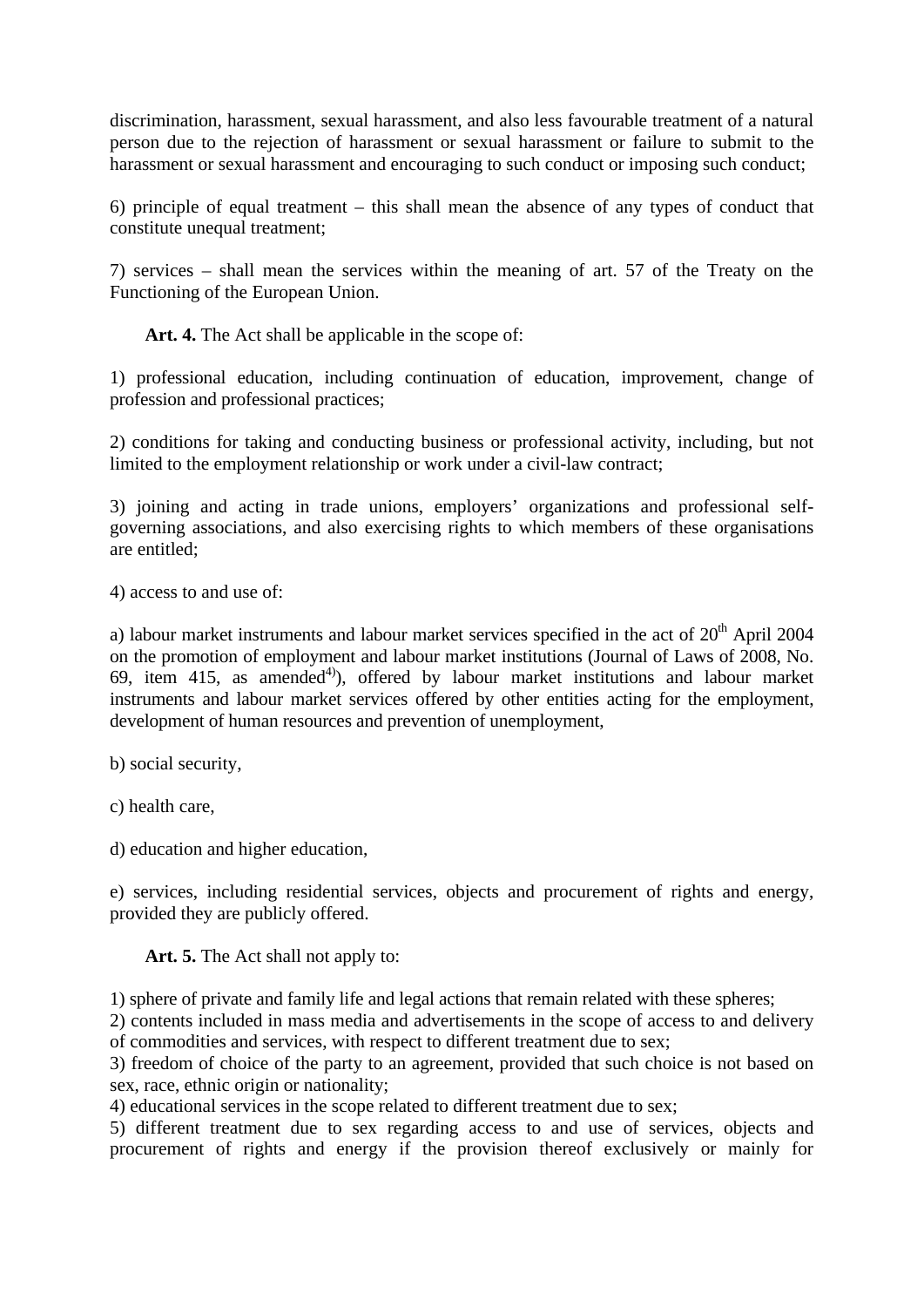representatives of one sex is objective and rationally substantiated with a legitimate objective, and means of accomplishing this objective are proper and necessary;

6) different treatment with respect to opportunities and conditions of taking and conducting professional activity and taking, following and completing education in the scope of professional education, including higher education, if the reason for different treatment constitutes a real and dominant professional requirement set for a given natural person, in proportion to the accomplishment of legitimate objective of the differentiation of situation of this person;

7) limitation by churches and other religious associations, and also organisations, whose ethical rules are based on religion, denomination or belief, of the access to professional activity or performance thereof due to religion, denomination or belief, provided that the type or conditions of performance of such professional activity make religion, denomination or belief a real and dominant professional requirement set for a given natural person, in proportion to the accomplishment of legitimate objective of the differentiation of situation of this person; this applies also to the requirement for employed natural persons, that specifies the obligation to act in good faith and be loyal to the ethics of church, other religious association or organisation, whose ethical rules are based on religion, denomination or belief; 8) different treatment of natural persons due to age:

a) when it is objectively and rationally motivated with a legitimate purpose, particularly with purposes of professional education, provided that means applied for the accomplishment of this purpose are appropriate and necessary,

b) that consists in establishing, for the purposes of social security, different rules for assigning or acquiring the right to benefits, including different age criteria for the calculation of the amount of benefits; in the case of employee pension schemes, such different treatment is allowed, provided that is does not constitute discrimination due to sex;

9) different treatment due to the criterion of citizenship, in particular in the scope of conditions regarding admittance to and stay on the territory of the Republic of Poland and in the scope related with legal status of natural persons who are citizens of countries other than the Member States of European Union, Member States of the European Free Trade Agreement (EFTA) parties to the agreement on European Economic Area or Swiss Confederation.

# **Chapter 2**

## **Principle of equal treatment and legal measures for its protection**

Art. 6. Unequal treatment of natural persons due to sex, race, ethnic origin or nationality with regard to the access to and conditions of use of social security, services, including residential services, objects and procurement of rights and energy, provided they are offered publicly, shall be prohibited.

Art. 7. Unequal treatment of natural persons due to race, ethnic origin or nationality, in the scope of medical care and education and higher education shall be also prohibited.

**Art. 8.** 1. Unequal treatment of natural persons due to sex, race, ethnic origin, nationality, religion, denomination, belief, disability, age or sexual orientation shall be prohibited in the scope of:

1) professional education, including continuation of education, improvement, change of profession and professional practices;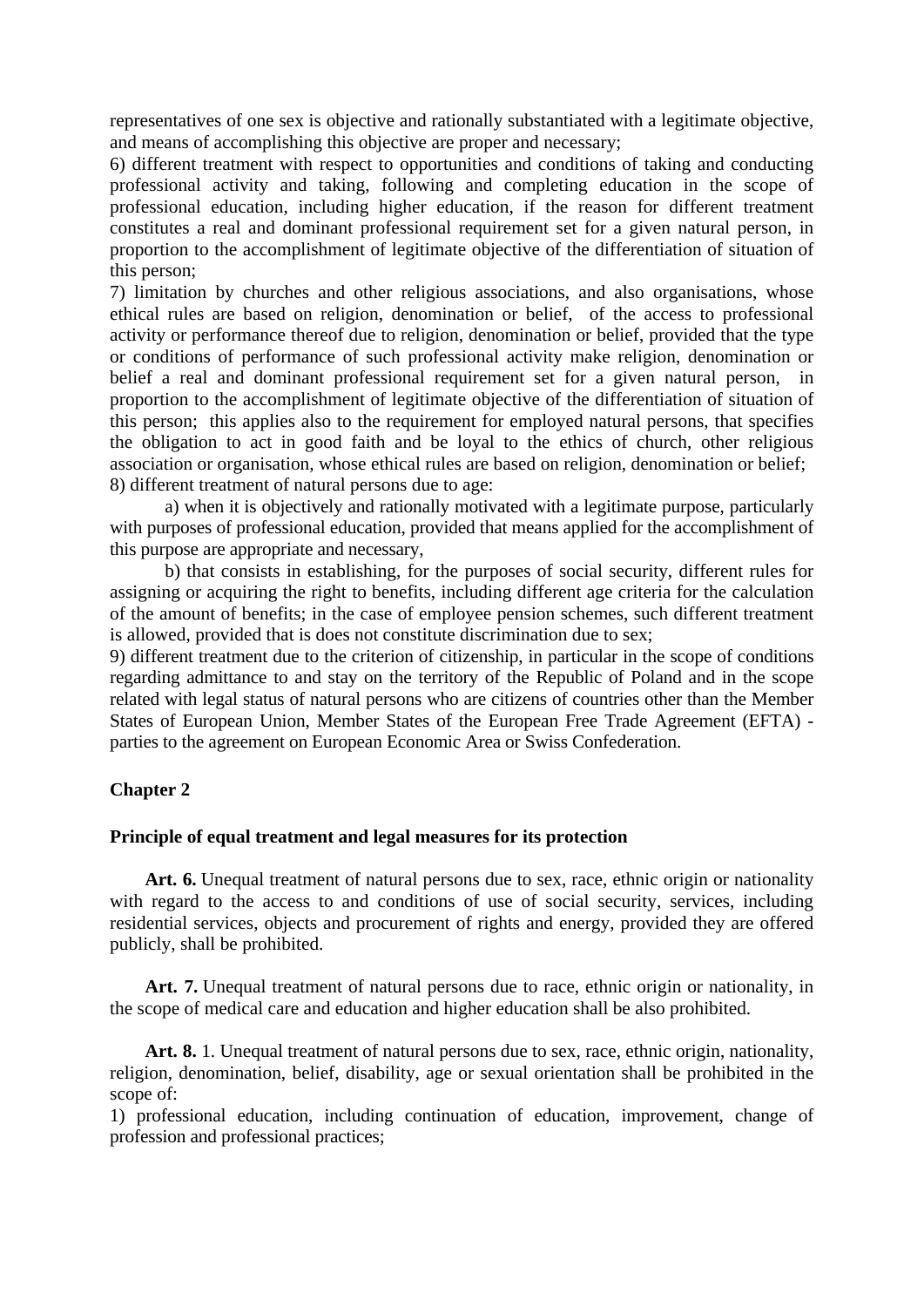2) conditions for taking and conducting business or professional activity, including, but not limited to the employment relationship or work under a civil-law contract;

3) joining and acting in trade unions, employers' organizations and professional selfgoverning associations, and also exercising rights to which members of these organisations are entitled;

4) access to and conditions of use of labour market instruments and labour market services, specified in the act of 20th April 2004 on the promotion of employment and labour market institutions, offered by labour market institutions and labour market instruments and labour market services offered by other entities acting for the employment, development of human resources and prevention of unemployment.

2. Unequal treatment due to religion, denomination, belief, disability, age or sexual orientation in the scope of application of measures necessary in the democratic state for its public safety and order, protection of health or protection of freedom and rights of other persons and prevention of actions subject to penal sanctions, in the scope specified in other provisions, shall not constitute violation of prohibition, referred to in section 1.

Art. 9. Encouraging to unequal treatment or ordering unequal treatment, as specified in art. 6, art. 7 and art. 8 sec. 1 shall be prohibited.

**Art. 10.** Within the scope specified in art. 6, art. 7, art. 8 sec. 1 and art. 9, unequal treatment of, accordingly, legal persons and administrative units other than legal persons, to which legal capacity is assigned under the act, shall be prohibited, if violation of the principle of equal treatment occurs due to race, ethnic origin or nationality of the members thereof.

Art. 11. Taking actions in order to prevent unequal treatment or align disadvantages related with unequal treatment, that result from one or more reasons, referred to in art. 1, shall not constitute breach of the principle of equal treatment.

**Art. 12.** 1. In the case of violations of the principle of equal treatment, specified in this Act, towards a natural person, including in relation to pregnancy, maternity leave, additional maternity leave, leave on the conditions of the maternity leave, additional leave on the conditions of the maternity leave, paternity leave or parental leave, natural persons are entitled to the claim, referred to in art. 13.

2. In the case of violations specified in art. 10, legal persons and administrative units other than legal persons, to which legal capacity is assigned under the act, shall be entitled to the claim, referred to in art. 13, if the violation occurred towards them.

**Art. 13.** 1. Everyone, against whom the principle of equal treatment has been violated, is entitled to damages.

2. The issues related with the violations of the principle of equal treatment shall be governed with the provisions of the act of 23rd April 1964 - The Civil Code (Journal of Laws No. 16, item 93, as amended<sup>5)</sup>).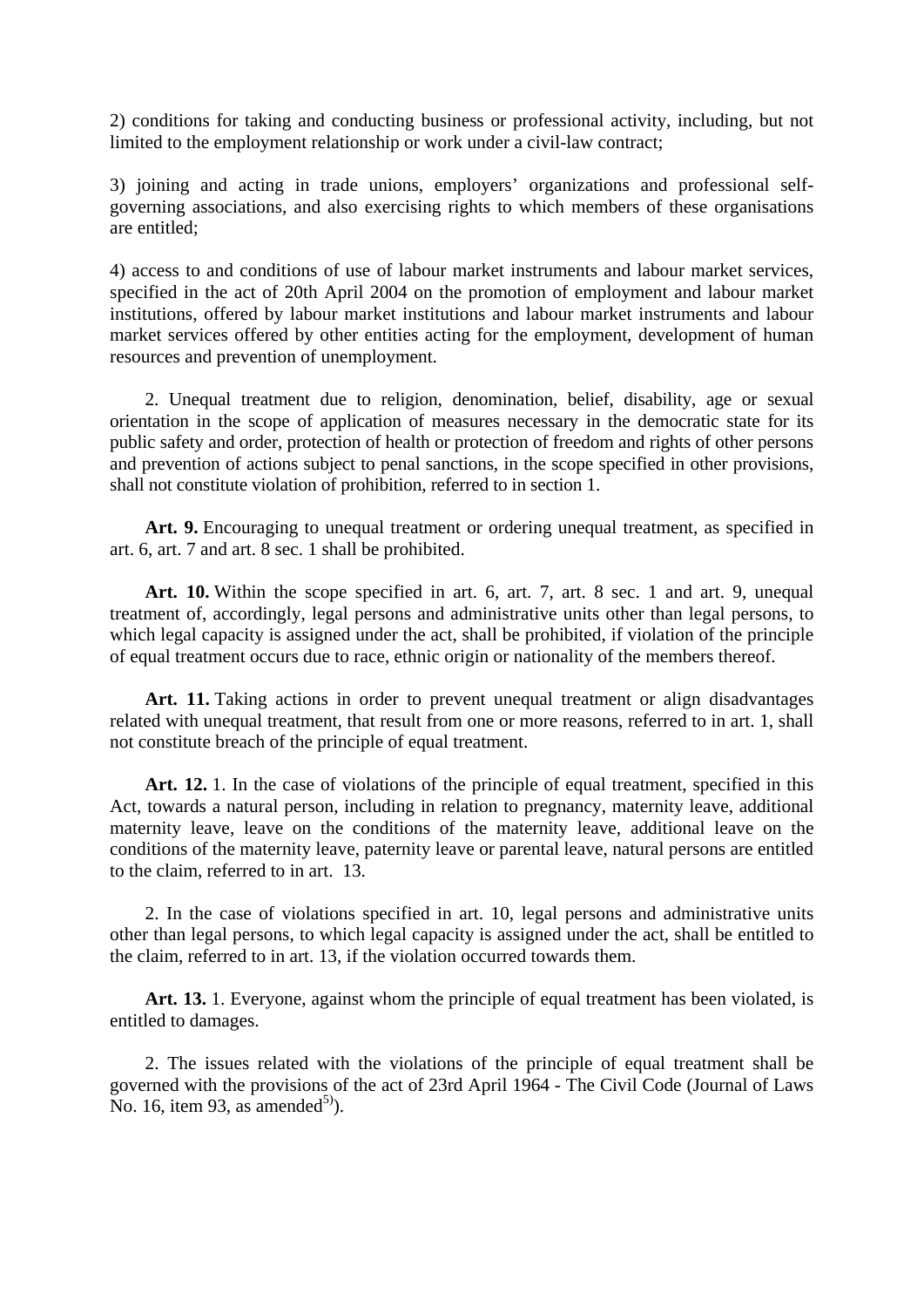Art. 14. 1. The proceedings regarding violations of the principle of equal treatment shall be governed with the provisions of the act of 17th November 1964 - The Code of Civil Procedure (Journal of Laws No. 43, item 296, as amended  $^{6}$ ).

2. Everyone who accuses of the violation of the principle of equal treatment, makes the fact of its violation probable.

3. In the case the violation of the principle of equal treatment has been made probable, the person who is accused of the violation of this principle, is obliged to prove, that they have not violated this principle.

**Art. 15.** Claims due to violation of the principle of equal treatment are valid for 3 years of the date on which the aggrieved party has been informed on the violation of the principle of equal treatment, however not longer than within 5 years of the occurrence of the incident that constitutes the violation of this principle.

**Art. 16.** Assertion of claims under this act does not prejudice the right to assert claims under provisions of other acts.

**Art. 17.** 1. Exercise of rights that are vested due to the violation of the principle of equal treatment cannot be the basis for adverse treatment, and also cannot lead to any negative consequences for the person, who exercises these rights.

2. Provision of section 1 shall be also applicable to this person, who provides any form of support to the person exercising the rights vested due to the violation of principle of equal treatment.

3. Cases, referred to in sections 1 and 2 shall be governed by the provisions of articles 13-15.

#### **Chapter 3**

### **Authorities competent in the cases of prevention of violations of the principle of equal treatment**

**Art. 18.** Performance of tasks related to the implementation of the principle of equal treatment shall be entrusted with the Human Rights Defender and the Government Plenipotentiary for Equal Treatment.

**Art. 19.** Human Rights Defender executes tasks concerning the implementation of the principle of equal treatment according to the rules and methods specified in separate provisions.

**Art. 20.** 1. Government Plenipotentiary for Equal Treatment, hereinafter referred to as the "Plenipotentiary", shall be appointed and dismissed by the Prime Minister.

2. The Plenipotentiary shall report to the Prime Minister.

3. Plenipotentiary shall be the secretary of state in the Chancellery of the Prime Minister.

4. Content-related service, legal, technical and chancellery- and clerical-related services for the Plenipotentiary shall be provided by the Chancellery of the Prime Minister.

Art. 21.1. The tasks of the Plenipotentiary shall comprise the implementation of governmental policy in the scope of the principle of equal treatment, including prevention of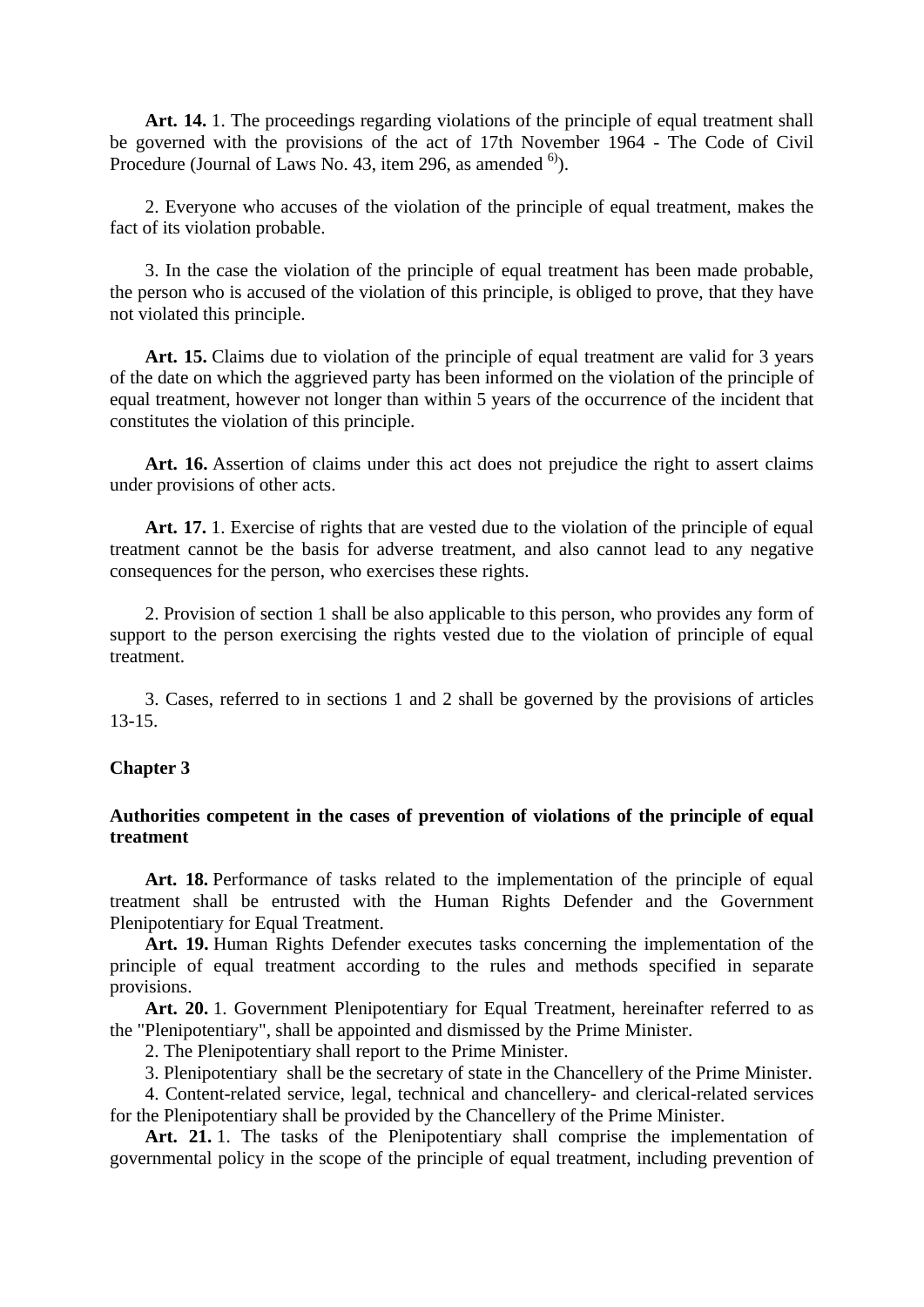discrimination, in particular due to sex, race, ethnic origin, nationality, religion, denomination, belief, age, disability and sexual orientation.

2. The tasks of the Plenipotentiary shall comprise in particular:

1) development and evaluation of draft acts in the scope of the principle of equal treatment;

2) execution of analyses and evaluation of legal solutions in terms of compliance with the principle of equal treatment, as well as appealing to competent authorities for issuing or amending legal acts in the areas for which the Plenipotentiary is responsible;

3) taking actions aiming at the elimination or reduction of the effects of violations of the principle of equal treatment;

4) analyses and evaluation of legal and social condition within the scope referred to in section 1, as well as initiation, implementation, coordination and monitoring of actions performed in order to ensure equal treatment, and also protection against discrimination;

5) monitoring of the situation within the scope of observance of the principle of equal treatment;

6) promotion, popularisation and dissemination of contents regarding the equal treatment issues;

7) cooperation with domestic social organisations, including trade unions and employers' organisations.

3. The tasks of the Plenipotentiary shall also comprise:

1) cooperation regarding issues related to equal treatment and prevention of discrimination with other states, international and foreign institutions and organisations,

2) cooperation by the development of accounts and reports of the implementation of international agreements binding for the Republic of Poland, regarding the principle of equal treatment and prevention of discrimination,

3) presentation of the opinion on the possibility of joining by the Republic of Poland international agreements concerning the principle of equal treatment and prevention of discrimination

- in agreement with competent ministers.

4. Plenipotentiary can submit, upon obtaining consent from the Prime Minister, developed by the Plenipotentiary drafts of governmental instruments, resulting from the scope of Plenipotentiary's responsibilities, including the programmes for the principle of equal treatment and prevention of discrimination, for consideration by the Government.

5. Plenipotentiary can initiate, implement, coordinate or monitor programmes supporting the principle of equal treatment and prevention of violations of the principle of equal treatment, in cooperation with competent ministers.

6. Plenipotentiary can enter into programmes or projects co-financed from the funds, referred to in article 5 section 1 item 2 of the act of 27th August 2009 on public finance (Journal of Laws No 157, item 1240, as amended<sup>7)</sup>), regarding equal treatment and prevention of discrimination, as well as implement these programmes or projects.

7. Tasks related to the prevention of discrimination due to disability shall be executed by the Plenipotentiary in cooperation with the Government Plenipotentiary for Disabled People.

**Art. 22.** Plenipotentiary shall develop and submit to the Government the National Action Programme for the Equal Treatment, specifying objectives and priorities of actions for equal treatment, especially in the following scope:

1) raising social awareness with respect to equal treatment, including the reasons for and effects of violations of the principle of equal treatment;

2) prevention of violations of the principle of equal treatment;

3) cooperation with social partners, non-governmental organisations and other entities in the area of equal treatment.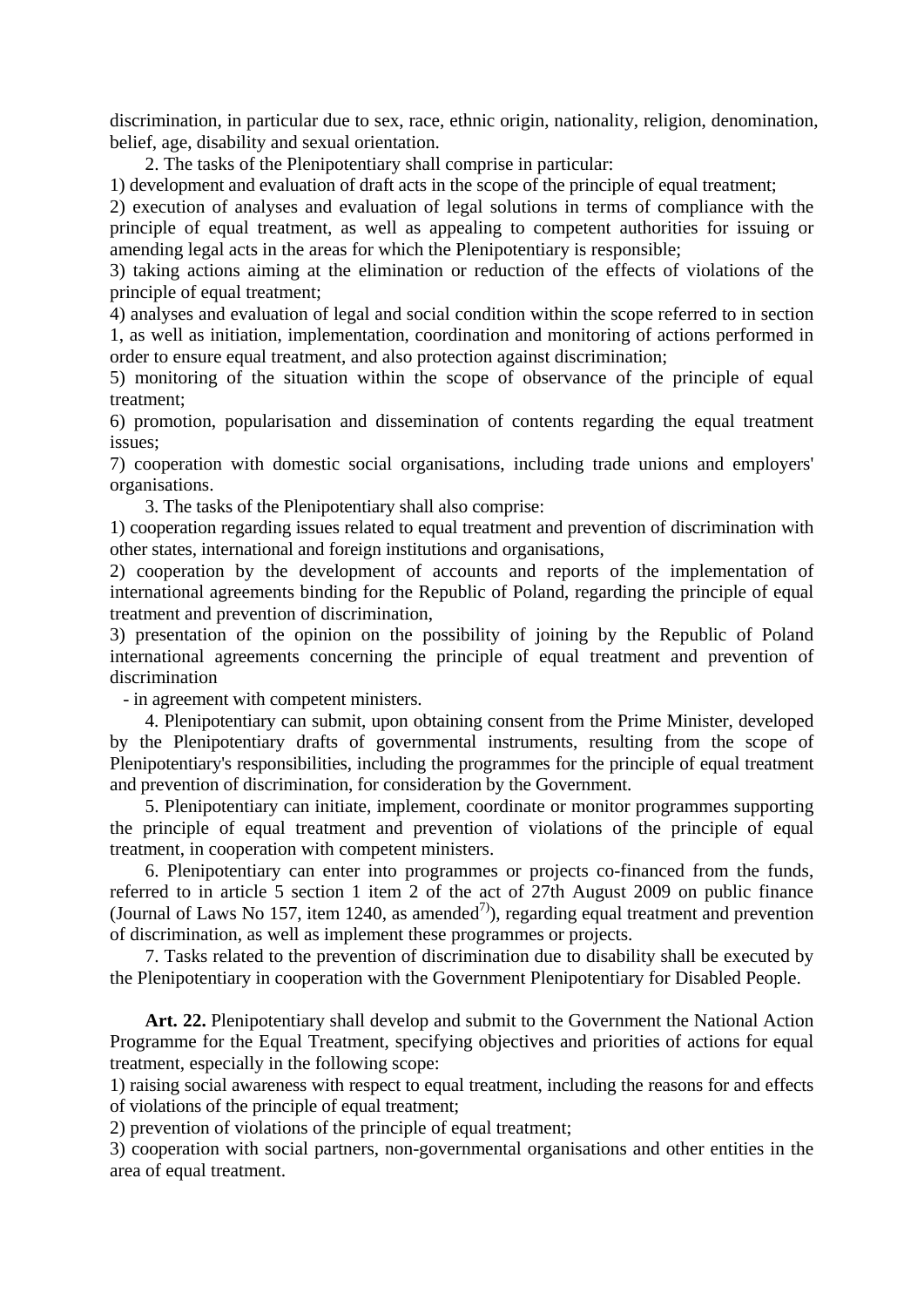**Art. 23.** Plenipotentiary develops and submits to the Government, to 31st March each year, the report for the previous calendar year, containing:

1) information on the conducted activities in the field of equal treatment and the results thereof;

2) conclusions and recommendations concerning actions, that should be taken in order to ensure observance of the principle of equal treatment;

3) report on the implementation of the National Action Programme for Equal Treatment, referred to in article 22.

# **Chapter 4**

## **Changes in applicable provisions, interim and final provisions**

**Art. 24.** The act of 14th June, 1960 - Code of Administrative Procedure (Journal of Law of 2000, No. 98, item 1071, as amended<sup>8)</sup> shall be amended as follows:

1) after article 145a, article 145b shall be inserted as follows:

"Art. 145b. § 1. A demand may be also made for proceedings to be recommenced in the case, when the decision of court has been issued stating the violation of the principle of equal treatment, according to the act of 3rd December 2010 on the implementation of some regulations of European Union in the scope of equal treatment (Journal of Laws No. 254, item 1700), provided that the violation of this principle influenced the settlement of the case that ended with final decision.

§ 2. In the situation specified in § 1, petition for recommencement shall be brought within one month of the date on which the decision of the court entered into force.";

2) in article 146, § 1 shall be replaced by the following:

"§ 1. Decision cannot be revoked due to reasons specified in art. 145 § 1 items 1 and 2 after the lapse of ten years of the date of delivery or announcement of the decision, and due to reasons specified in art. 145 § 1 items 3-8 and in art. 145a and art. 145b after the lapse of five years from the date of delivery or announcement of the decisions.";

3) article 147 shall be replaced by the following:

"Art. 147. The recommencement of proceedings shall occur ex oficio or at the request of a party. The recommencement of proceedings due to the reason specified in art. 145 § 1 item 4 and in art. 145a and art. 145b shall occur only at the request of a party.";

4) in article 151, § 1 shall be replaced by the following:

"§ 1. Once it has conducted the proceedings referred to in article 149 § 2, the public administration body, referred to in Article 150 shall issue a decision in which:

1) it will refuse to revoke the current decision, if it decides that there is no basis to revoke it under article 145 § 1, article 145a, or article 145b, or

2) it revokes the current decision, if it decides that the basis exists to revoke it under article 145 § 1 or article 145a, or article 145b and issues a new decision on the essence of the case.".

**Art. 25.** In the act of 26th June 1974 - The Labour Code (Journal of Laws of 1998 No. 21, item 94, as amended<sup>9</sup>), in article  $18^{3b}$ , § 4 shall be replaced with the following: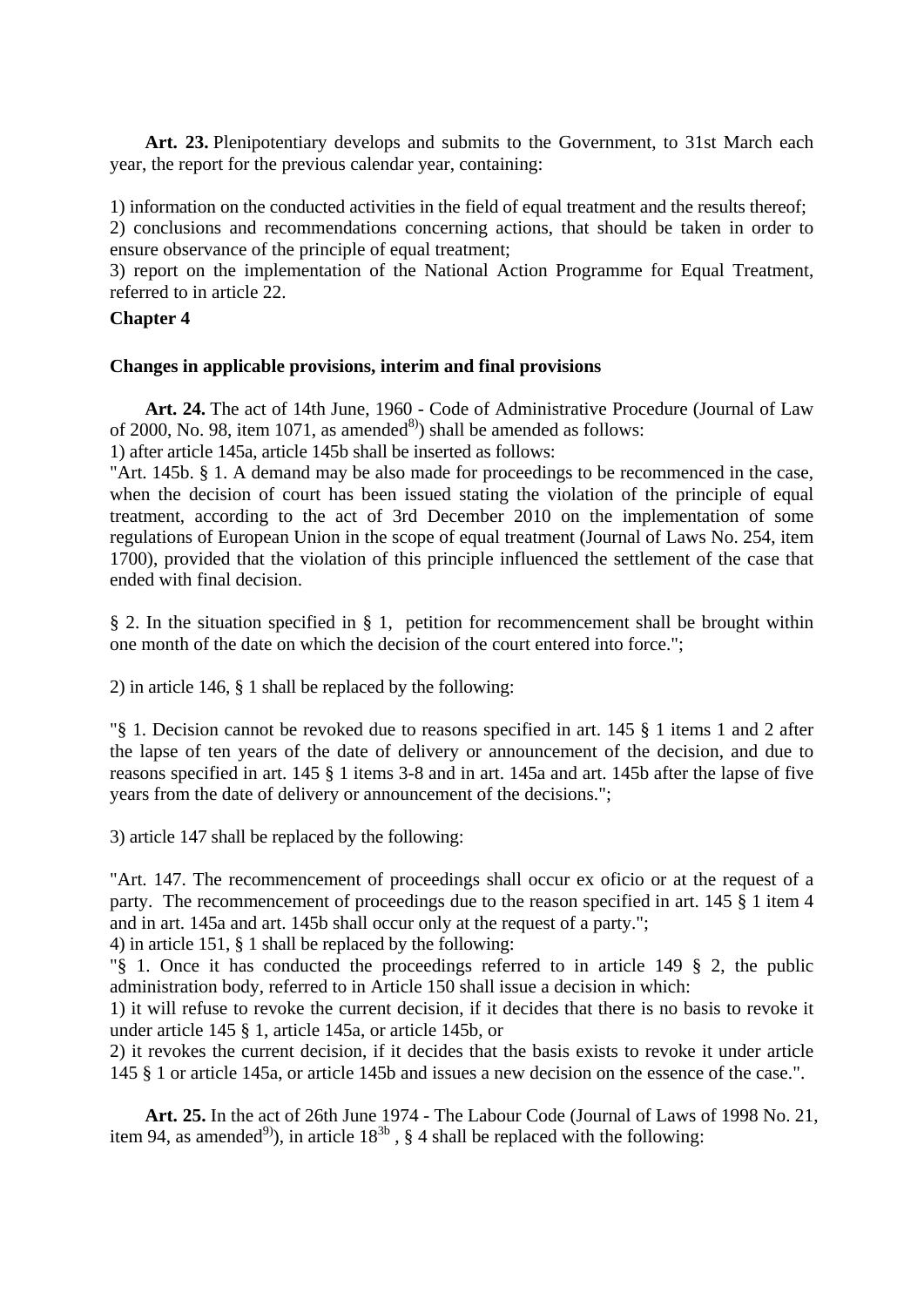"§ 4. Limitation by churches and other religious associations, and also organisations, whose ethical rules are based on religion, denomination or belief, of the access to employment due to religion, denomination or belief, provided that the type or nature of execution of activities by churches and other religious associations, and also organisations make religion, denomination or belief a real and dominant professional requirement set for an employee, in proportion to the accomplishment of legitimate objective of the differentiation of situation of this person; this applies also to the requirement for the employed, that specifies the obligation to act in good faith and be loyal to the ethics of church, other religious association or organisation, whose ethical rules are based on religion, denomination or belief.".

**Art. 26.** The act of 15th July, 1987 on Human Rights Defender (Journal of Laws of 2001 No. 14, item 147, as amended<sup>10</sup>) shall be amended as follows:

1) the following reference mark no 1 shall be attached to the title:

"<sup>1)</sup> This act, in its scope of regulation, implements the following directives of European Communities:

1) directive of the Council 2000/43/EC of 29th June 2000, implementing the principle of equal treatment of persons irrespective of racial or ethnic origin (OJ EC L 180 of 19.07.2000, p. 22; OJ EU Polish Special Issue, chapter 20, vol. 1, p. 23);

2) directive of the Council 2004/113/EC of 13th December 2004, implementing the principle of equal treatment between men and women in the access to and supply of goods and services (OJ EU L 373 of 21.12.2004, p. 37);

3) directive 2006/54/EC of the European Parliament and the Council of 5th July 2006 on the implementation of the principle of equal opportunities and equal treatment of men and women in matters of employment and occupation (recast) (OJ EU L 204 of 26.07.2006, p. 23).";

2) in article 1, section 2 shall be replaced by the following:

"2. Human Rights Defender, hereinafter referred to as the "Defender", guards the human and citizen rights and freedoms, specified in the Constitution of the Republic of Poland and other normative acts, and also guards the implementation of the principle of equal treatment.";

3) article 8 shall be replaced by the following:

"Art. 8. Defender takes actions provided for in the act, when the Defender becomes aware of information pointing to the violation of human and citizen rights and freedoms, including the principle of equal treatment.";

4) the current contents of article 11 shall be labelled as section 1 and section 2 shall be inserted as follows:

"2. Within the scope of implementation of the principle of equal treatment between private entities, Defender may take actions, referred to in section 1 item 2.";

5) article 17a shall be replaced by the following:

"Art. 17a. Defender cooperates with associations, grassroots movement, other voluntary unions and foundations and with foreign and international bodies and organisations operating for the protection of human and citizen rights and freedoms, as well as in the scope of equal treatment.";

6) after article 17a, article 17b shall be inserted as follows: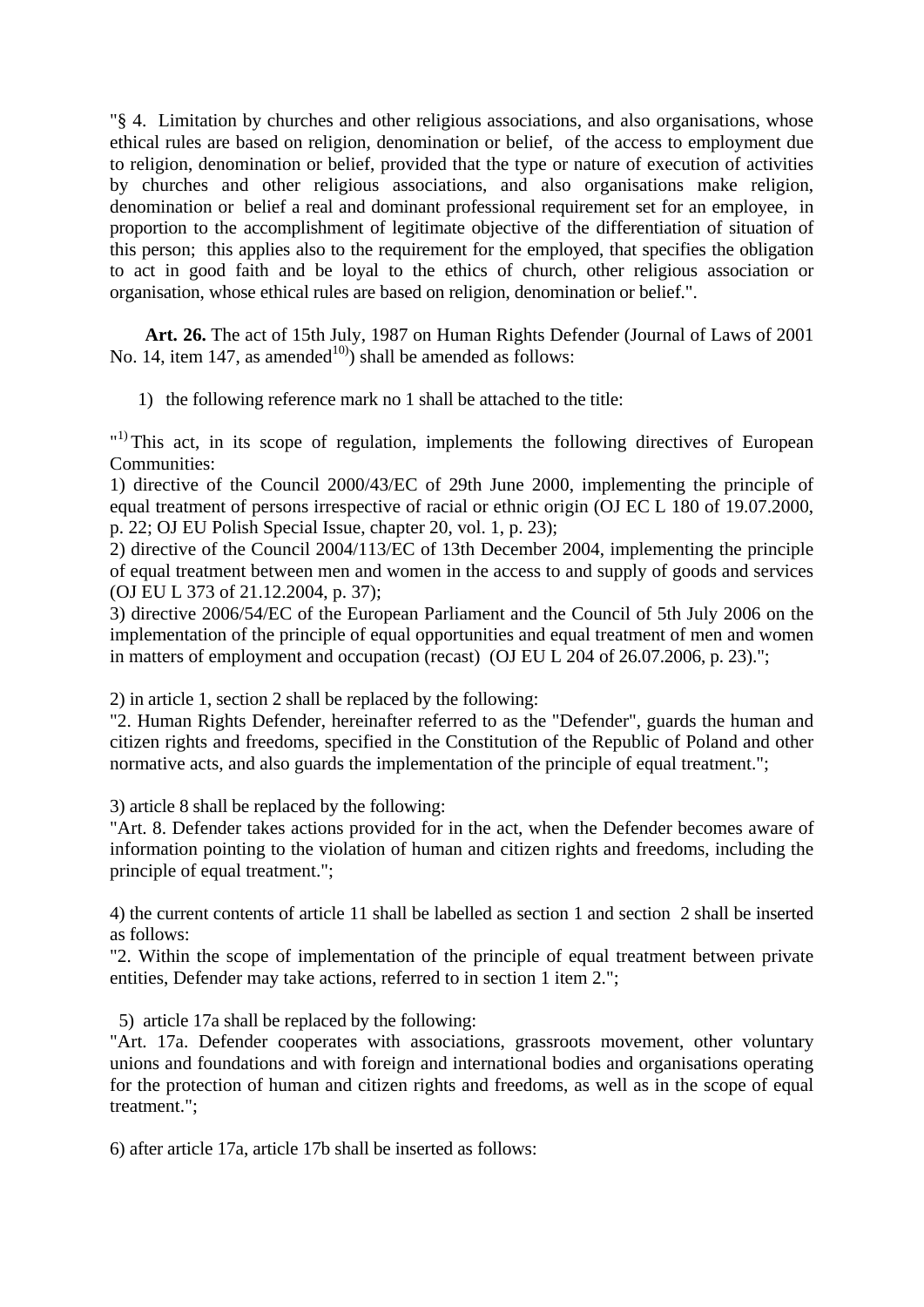"Art. 17b. The scope of responsibilities of the Defender, regarding the implementation of the principle of equal treatment, comprises also:

1) analysis, monitoring of and support for equal treatment of all persons,

2) execution of autonomous studies and research concerning discrimination,

3) development and issue of independent reports and issue of recommendations regarding problems related to discrimination.";

7) article 18 shall be replaced by the following:

"Art. 18. Provisions of the act, regarding the protection of human and citizen rights and freedoms shall also apply accordingly to:

1) persons other than Polish citizens, remaining under the sovereignty of the Republic of Poland - within the scope of rights and freedoms vesting with these persons,

2) legal persons and administrative units other than legal persons to which legal capacity is assigned under the act - within the scope specified by the provisions of the act of 3rd December 2010 on the implementation of some regulations of European Union in the scope of equal treatment (Journal of Laws No. 254, item 1700).";

8) in article 19, section 1 shall be replaced by the following:

"1. Defender annually informs Sejm and Senat of the Republic of Poland on the condition of the observance of human and citizen rights and freedoms, and provides:

1) information on the conducted activities in the field of equal treatment and the results thereof,

2) information on the observance of the principle of equal treatment in the Republic of Poland, compiled in particular on the basis of research, referred to in art. 17b item 2,

3) conclusions and recommendations concerning actions, that should be taken in order to ensure observance of the principle of equal treatment.".

**Art. 27.** In the act of 27th August 1997, on occupational and social rehabilitation and employment of persons with disabilities (Journal of Laws of 2010 No. 214, item 1407, No. 217, item 1427, No. 226, item 1475 and No. 238, item 1578), after the article 23, article 23a shall be inserted as follows:

"Art. 23a. 1. Employer is obliged to ensure necessary reasonable facilities for a disabled person staying in the employment relationship with this employer, participating in the recruitment process, training, apprenticeship, vocational training programme or professional or graduate internship programme. Necessary reasonable facilities consist in the introduction of required in a specific situation changes or adjustments to specific needs, declared to the employer, that result from the disability of a given person, provided that the introduction of such changes or adjustment would not result in the imposition on the employer of disproportionately high charges, subject to section 2.

2. Charges, referred to in section 1, shall not be disproportionate, if they are financed from public funds to the sufficient extent.

3. Failure to introduce necessary reasonable facilities, referred to in section 1, shall constitute violation of the principle of equal treatment in employment within the meaning of the provisions of article  $18^{3a}$  § 2-5 of the act of 26th June 1974 - The Labour Code.".

**Art. 28.** In the act of 13th October, 1998 on the social insurance system (Journal of Laws of 2009 No. 205, item 1585, as amended<sup>11)</sup>, article 2a section 1 shall be replaced with the following: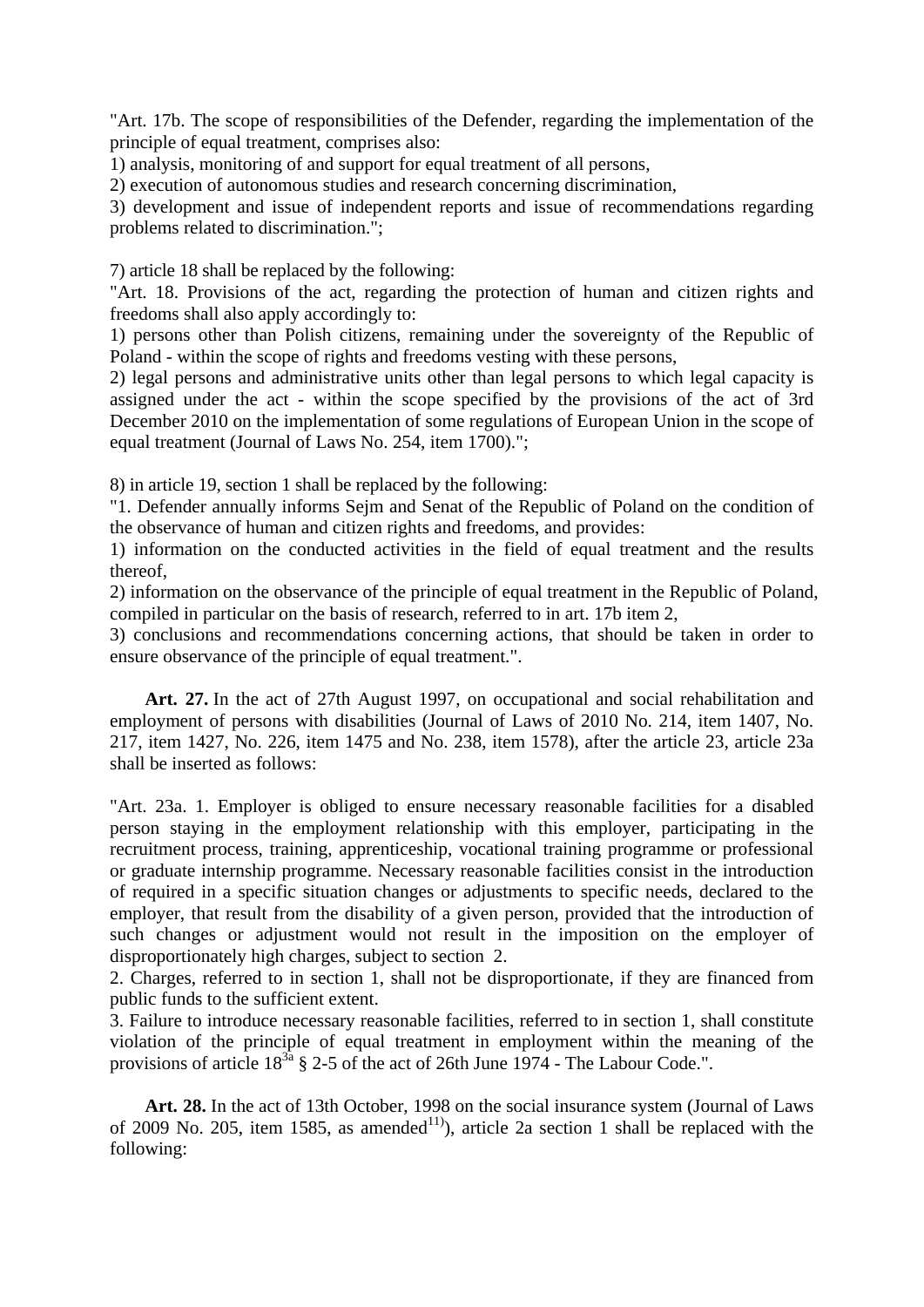"1. The act is based on the grounds of equal treatment of all the insured, irrespective of sex, race, ethnic origin, nationality, marital status and family status.".

**Art. 29.** The act of 20th April, 2004 on the promotion of employment and labour market institutions (Journal of Laws of 2008, No. 69, item 415, as amended<sup>12)</sup>) shall be amended as follows:

1) in the reference no. 1 to the title of the act, fifth, sixth and seventh indents shall be inserted as follows:

"- directive of the Council 2000/43/EC of 29th June 2000, implementing the principle of equal treatment of persons irrespective of racial or ethnic origin (OJ EC L 180 of 19.07.2000, p. 22; OJ EU Polish Special Issue, chapter 20, vol. 1, p. 23),

- directive of the Council 2000/78/EC of 27th November 2000, establishing general framework conditions of equal treatment in employment and occupation (OJ EC L 303 of 02.12.2000, p. 16; OJ EU Polish Special Issue, chapter 5, vol. 4, p. 79),

- directive 2006/54/EC of the European Parliament and the Council of 5th July 2006 on the implementation of the principle of equal opportunities and equal treatment of men and women in matters of employment and occupation (recast) (OJ EU L 204 of 26.07.2006, p. 23).";

2) after article 2, articles 2a and 2b shall be inserted as follows:

"Art. 2a. Provisions of the act protect the observance of the principle of equal treatment in the access to and use of labour market services and labour market instruments, irrespective of sex, race, ethnic origin, nationality, religion, denomination, belief, disability, age or sexual orientation.

Art. 2b. The proceedings regarding violations of the principle of equal treatment shall be governed with the provisions of the act of 3rd December, 2010 on the implementation of some regulations of European Union in the scope of equal treatment (Journal of Laws No. 254, item 1700).".

**Art. 30.** In the act of 21st November 2008 on capital pensions (Journal of Laws No. 228, item 1507), article 2 shall be replaced with the following:

"Art. 2. Within the scope of establishing the amount of capital pensions, the act is based on the grounds of equal treatment of all the insured, irrespective of sex, race, ethnic origin, nationality, health condition, marital status and family status.".

**Art. 31.** Government Plenipotentiary for Equal Treatment, instituted and appointed under article 10 sections 1 and 3 of the act of 8th August 1996, on the Government (Journal of Laws of 2003, No. 24, item 199, as amended<sup>13</sup>), becomes the Government Plenipotentiary for Equal Treatment within the meaning of this act.

**Art. 32.** First report, referred to in article 23, Government Plenipotentiary for Equal Treatment shall submit to the Government till 31st March 2012, and the first report on the implementation of the National Action Programme for Equal Treatment - until 31st March 2013.

**Art. 33.** The act enters in force on 1st January 2011. The President of the Republic of Poland: *B. Komorowski*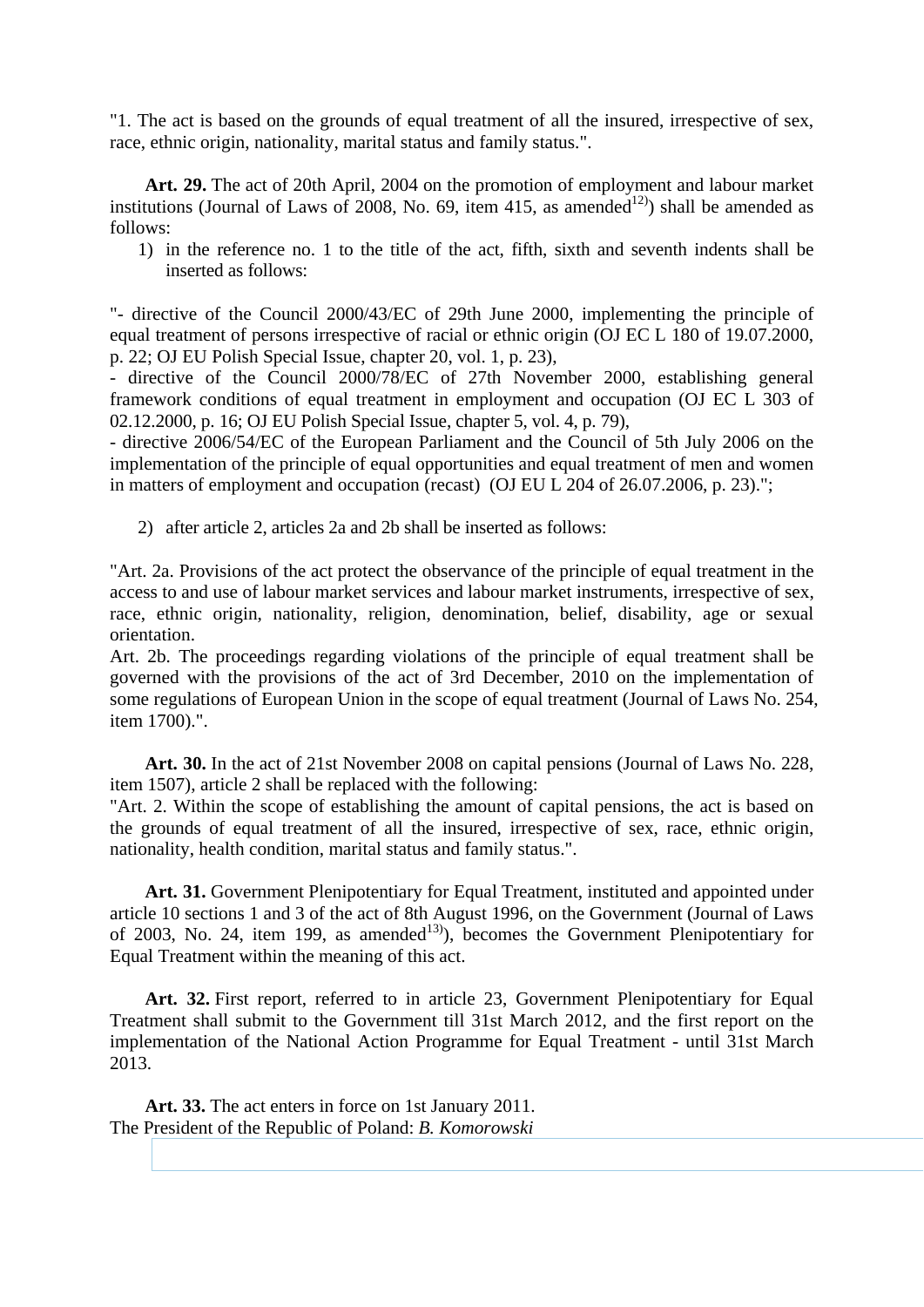- $<sup>1)</sup>$  This act, in its scope of regulation, implements the following directives of European</sup> Communities:
	- 1) directive 86/613/EEC of the Council of 11th December 1986 on the application of the principle of equal treatment between men and women engaged in an activity, including agriculture, in a self-employed capacity, and on the protection of self-employed women during pregnancy and motherhood (OJ EC L 359 of 19.12.1986, p. 56; OJ EU Polish Special Issue, chapter 5, vol. 1, p. 330);
	- 2) directive of the Council 2000/43/EC of 29th June 2000, implementing the principle of equal treatment of persons irrespective of racial or ethnic origin (OJ EC L 180 of 19.07.2000, p. 22; OJ EU Polish Special Issue, chapter 20, vol. 1, p. 23);
	- 3) directive of the Council 2000/78/EC of 27th November 2000, establishing general framework conditions of equal treatment in employment and occupation (OJ EC L 303 of 02.12.2000, p. 16; OJ EU Polish Special Issue, chapter 5, vol. 4, p. 79);
	- 4) directive of the Council 2004/113/EC of 13th December 2004, implementing the principle of equal treatment between men and women in the access to and supply of goods and services (OJ EU L 373 of 21.12.2004, p. 37);
	- 5) directive 2006/54/EC of the European Parliament and the Council of 5th July 2006 on the implementation of the principle of equal opportunities and equal treatment of men and women in matters of employment and occupation (recast) (OJ EU L 204 of 26.07.2006, p. 23).
- $^{2)}$  This act amends the following acts: act of 14th June 1960 The Code of Administrative Procedure, act of 26th June 1974 r. - The Labour Code, act of 15th July 1987 on Human Rights Defender, act of 27th August 1997 on occupational and social rehabilitation and employment of persons with disabilities, act of 13 October 1998 on social insurance system, act of 20th April 2004 on the promotion of employment and labour market institutions and act of 21st November 2008 on capital pensions.
- <sup>3)</sup> Amendments to the consolidated text of the referred act were promulgated in JoL of 1998, No. 106, item 668 and No. 113, item 717, of 1999, No. 99, item 1152, of 2000, No. 19, item 239, No. 43, item 489, No. 107, item 1127 and No. 120, item 1268, of 2001, No. 11, item 84, No. 28, item 301, No. 52, item 538, No. 99, item 1075, No. 111, item 1194, No. 123, item 1354, No. 128, item 1405 and No. 154, item 1805, of 2002, No. 74, item 676, No. 135, item 1146, No. 196, item 1660, No. 199, item 1673 and No. 200, item 1679, of 2003, No. 166, item 1608 and No. 213, item 2081, of 2004, No. 96, item 959, No. 99, item 1001, No. 120, item 1252 and No. 240, item 2407, of 2005, No. 10, item 71, No. 68, item 610, No. 86, item 732 and No. 167, item 1398, of 2006, No. 104, item 708 and 711, No. 133, item 935, No. 217, item 1587 and No. 221, item 1615, of 2007, No. 64, item 426, No. 89, item 589, No. 176, item 1239, No. 181, item 1288 and No. 225, item 1672, of 2008, No. 93, item 586, No. 116, item 740, No. 223, item 1460 and No. 237, item 1654, of 2009, No. 6, item 33, No. 56, item 458, No. 58, item 485, No. 98, item 817, No. 99, item 825, No. 115, item 958, No. 157, item 1241 and No. 219, item 1704, and of 2010, No. 105, item 655, No. 135, item 912, No. 182, item 1228, No. 224, item 1452 and No. 249, item 1655.
- <sup>4)</sup> Amendments to the consolidated text of the referred act were promulgated in JoL of 2008, No. 70, item 416, No. 134, item 850, No. 171, item 1056, No. 216, item 1367 and No. 237, item 1654, of 2009, No. 6, item 33, No. 69, item 595, No. 91, item 742, No. 97, item 800, No. 115, item 964, No. 125, item 1035, No. 127, item 1052, No. 161, item 1278 and No. 219, item 1706, and of 2010, No. 28, item 146, No. 81, item 531 and No. 238, item 1578.
- <sup>5)</sup> Amendments to the referred act were promulgated in JoL of 1971, No. 27, item 252, of 1976, No. 19, item 122, of 1982, No. 11, item 81, No. 19, item 147 and No. 30, item 210, of 1984, No. 45, item 242, of 1985, No. 22, item 99, of 1989, No. 3, item 11, of 1990, No. 34, item 198, No. 55, item 321 and No. 79, item 464, of 1991, No. 107, item 464 and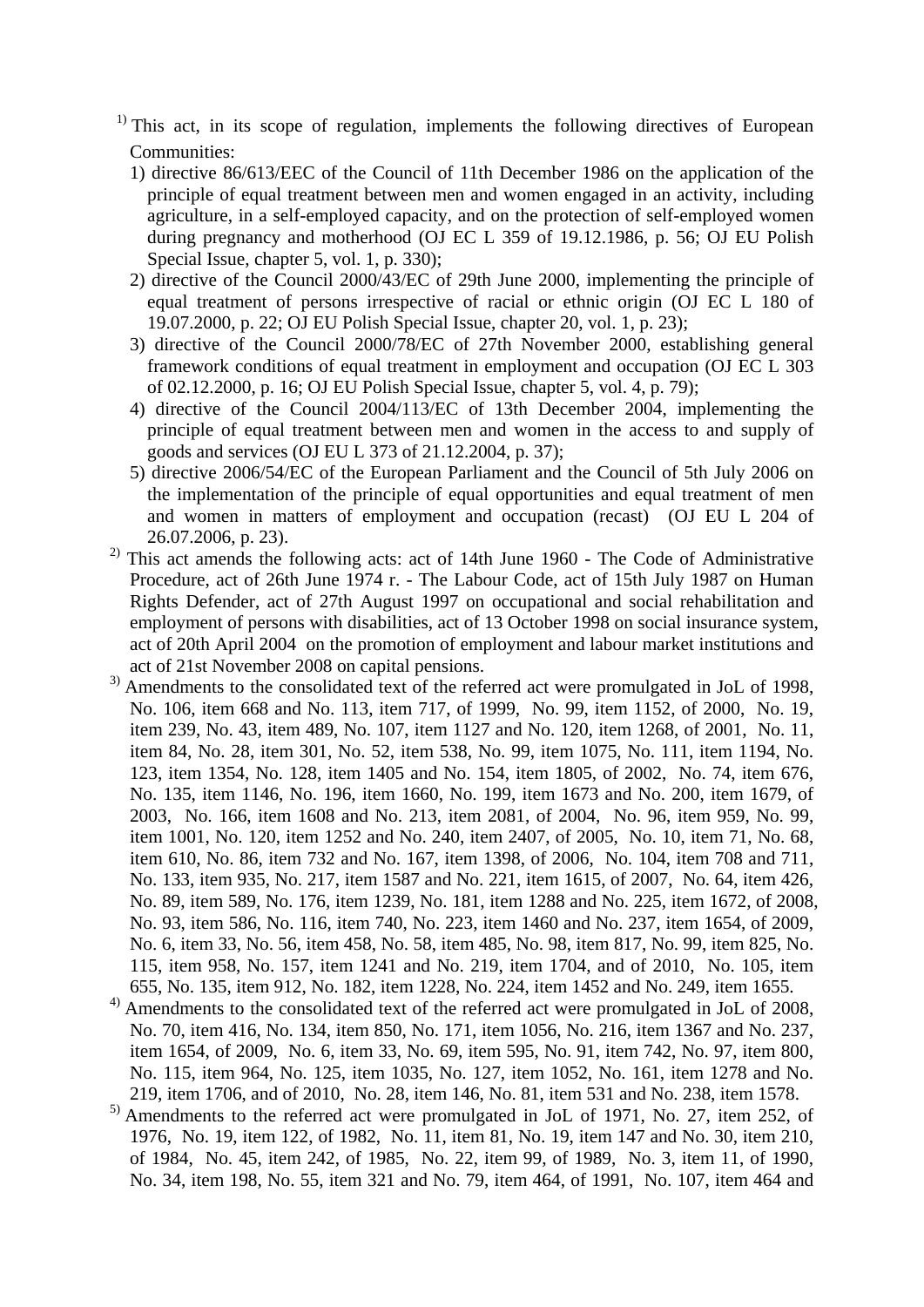No. 115, item 496, of 1993, No. 17, item 78, of 1994, No. 27, item 96, No. 85, item 388 and No. 105, item 509, of 1995, No. 83, item 417, of 1996, No. 114, item 542, No. 139, item 646 and No. 149, item 703, of 1997, No. 43, item 272, No. 115, item 741, No. 117, item 751 and No. 157, item 1040, of 1998, No. 106, item 668 and No. 117, item 758, of 1999, No. 52, item 532, of 2000, No. 22, item 271, No. 74, item 855 and 857, No. 88, item 983 and No. 114, item 1191, of 2001, No. 11, item 91, No. 71, item 733, No. 130, item 1450 and No. 145, item 1638, of 2002, No. 113, item 984 and No. 141, item 1176, of 2003, No. 49, item 408, No. 60, item 535, No. 64, item 592 and No. 124, item 1151, of 2004, No. 91, item 870, No. 96, item 959, No. 162, item 1692, No. 172, item 1804 and No. 281, item 2783, of 2005, No. 48, item 462, No. 157, item 1316 and No. 172, item 1438, of 2006, No. 133, item 935 and No. 164, item 1166, of 2007, No. 80, item 538, No. 82, item 557 and No. 181, item 1287, of 2008, No. 116, item 731, No. 163, item 1012, No. 220, item 1425 and 1431 and No. 228, item 1506, of 2009, No. 42, item 341, No. 79, item 662 and No. 131, item 1075, and of 2010, No. 40, item 222 and No. 155, item 1037.

 $<sup>6)</sup>$  Amendments to the referred act were promulgated in JoL of 1965, No. 15, item 113, of</sup> 1974, No. 27, item 157 and No. 39, item 231, of 1975, No. 45, item 234, of 1982, No. 11, item 82 and No. 30, item 210, of 1983, No. 5, item 33, of 1984, No. 45, item 241 and 242, of 1985 No. 20, item 86, of 1987, No. 21, item 123, of 1988, No. 41, item 324, of 1989, No. 4, item 21 and No. 33, item 175, of 1990, No. 14, item 88, No. 34, item 198, No. 53, item 306, No. 55, item 318 and No. 79, item 464, of 1991, No. 7, item 24, No. 22, item 92 and No. 115, item 496, of 1993, No. 12, item 53, of 1994, No. 105, item 509, of 1995, No. 83, item 417, of 1996, No. 24, item 110, No. 43, item 189, No. 73, item 350 and No. 149, item 703, of 1997, No. 43, item 270, No. 54, item 348, No. 75, item 471, No. 102, item 643, No. 117, item 752, No. 121, item 769 and 770, No. 133, item 882, No. 139, item 934, No. 140, item 940 and No. 141, item 944, of 1998, No. 106, item 668 and No. 117, item 757, of 1999, No. 52, item 532, of 2000, No. 22, item 269 and 271, No. 48, item 552 and 554, No. 55, item 665, No. 73, item 852, No. 94, item 1037, No. 114, item 1191 and 1193 and No. 122, item 1314, 1319 and 1322, of 2001 No. 4, item 27, No. 49, item 508, No. 63, item 635, No. 98, item 1069, 1070 and 1071, No. 123, item 1353, No. 125, item 1368 and No. 138, item 1546, of 2002, No. 25, item 253, No. 26, item 265, No. 74, item 676, No. 84, item 764, No. 126, item 1069 and 1070, No. 129, item 1102, No. 153, item 1271, No. 219, item 1849 and No. 240, item 2058, of 2003, No. 41, item 360, No. 42, item 363, No. 60, item 535, No. 109, item 1035, No. 119, item 1121, No. 130, item 1188, No. 139, item 1323, No. 199, item 1939 and No. 228, item 2255, of 2004, No. 9, item 75, No. 11, item 101, No. 68, item 623, No. 91, item 871, No. 93, item 891, No. 121, item 1264, No. 162, item 1691, No. 169, item 1783, No. 172, item 1804, No. 204, item 2091, No. 210, item 2135, No. 236, item 2356 and No. 237, item 2384, of 2005, No. 13, item 98, No. 22, item 185, No. 86, item 732, No. 122, item 1024, No. 143, item 1199, No. 150, item 1239, No. 167, item 1398, No. 169, item 1413 and 1417, No. 172, item 1438, No. 178, item 1478, No. 183, item 1538, No. 264, item 2205 and No. 267, item 2258, of 2006, No. 12, item 66, No. 66, item 466, No. 104, item 708 and 711, No. 186, item 1379, No. 208, item 1537 and 1540, No. 226, item 1656 and No. 235, item 1699, of 2007, No. 7, item 58, No. 47, item 319, No. 50, item 331, No. 99, item 662, No. 106, item 731, No. 112, item 766 and 769, No. 115, item 794, No. 121, item 831, No. 123, item 849, No. 176, item 1243, No. 181, item 1287, No. 192, item 1378 and No. 247, item 1845, of 2008, No. 59, item 367, No. 96, item 609 and 619, No. 110, item 706, No. 116, item 731, No. 119, item 772, No. 120, item 779, No. 122, item 796, No. 171, item 1056, No. 220, item 1431, No. 228, item 1507, No. 231, item 1547 and No. 234, item 1571, of 2009, No. 26, item 156, No. 67, item 571, No. 69, item 592 and 593, No. 131, item 1075, No. 179, item 1395 and No. 216, item 1676, and of 2010, No. 3, item 13, No. 7, item 45, No. 40, item 229, No. 108, item 684, No. 109, item 724, No. 125,